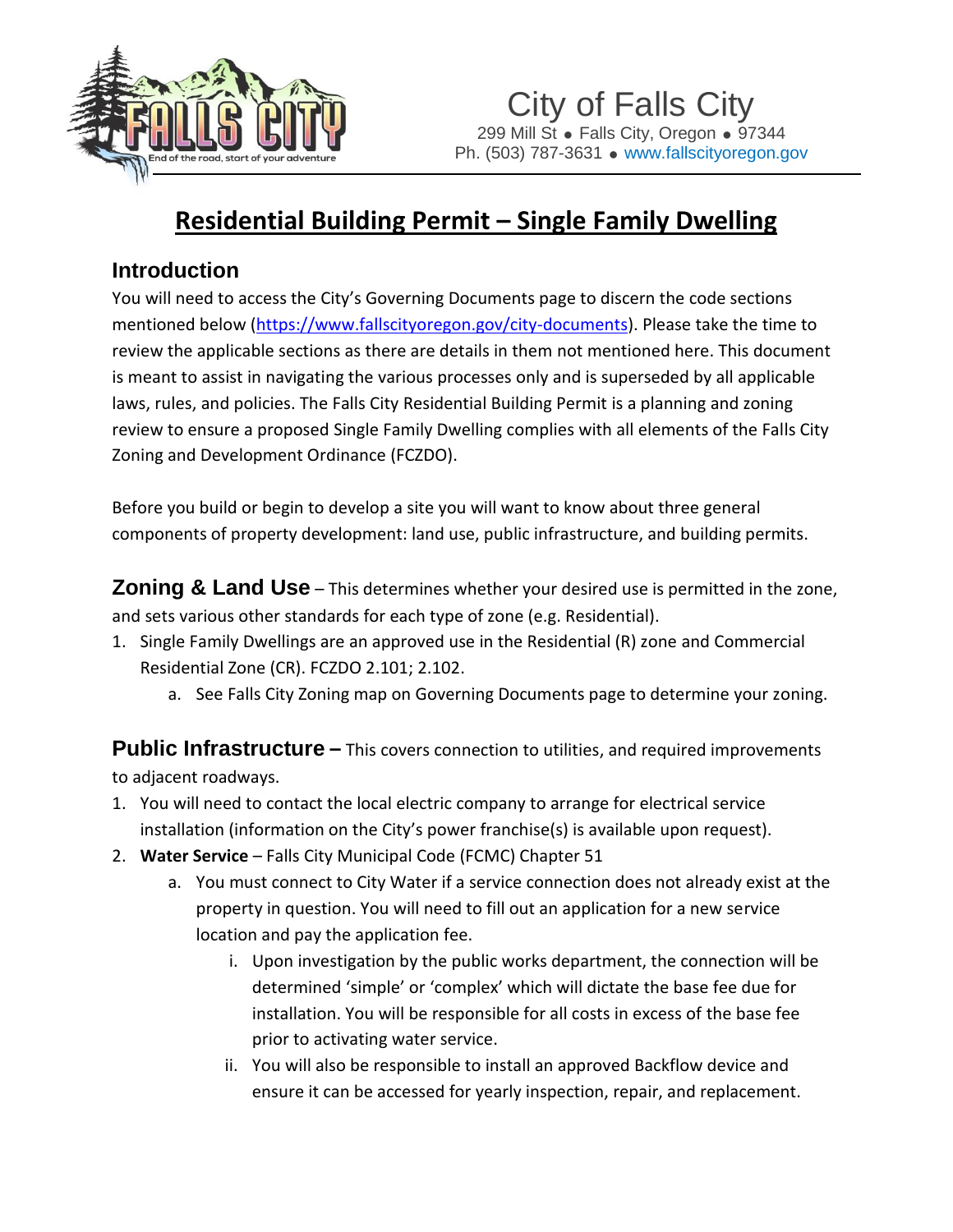

- 3. **Sewer Service** FCMC Chapter 50
	- a. If the property in question falls within 300 feet of any community sewer main (or future community sewer main), you will be required to connect to City Sewer at your own expense. You will be required to submit an application, facility fee, and engineer stamped sewer plan. At that time, the City Engineer will review your plan and approve or request modifications from your Engineer. See FCZDO Chapter 50 for further information.
		- i. There is a facility fee due at the time of application. All costs to connect are borne by the developer and must be approved by City Public Works.
	- b. If the property in question is not within 300 feet of an existing sewer main, the city may allow you to submit a waiver of rights to remonstrate for future sewer improvements and install an on-site septic system. This will require a site evaluation and septic system site plan approved by the Polk County Sanitarian.
	- c. If your property is already serviced by city sewer or on-site septic please show them on your site plan for planning review.
- 4. **Street Improvements** FCZDO Section 2.211
	- a. Full street improvements to all existing streets adjacent to, within, or necessary to serve the property shall be required at the time of development unless the applicant demonstrates to the City Engineer that the street meets City Standards and is in satisfactory condition to handle projected traffic loads.
	- b. The city may allow the developer to submit an approved waiver of rights to remonstrate for future street improvements in lieu of immediate improvements.
- 5. **Right of Way (ROW) Dedication** FCZDO Section 2.211
	- a. The City's transportation system plan identifies current ROW dimensions and required ROW dimensions to comport with the plan. If the current ROW does not meet the plan dimensions, you will be required to dedicate ROW along your property frontage to satisfy the requirements for your side of the street, but only if the ROW has not been previously dedicated by your property.

**Building Permits** – You will need the following:

- 1. **Building Permit** City of Falls City
	- a. Fully filled application
	- b. Site Plan showing all items on list
- 2. **Access Permit** City of Falls City
	- a. If you do not have an address, or do not have a driveway, you'll need to apply for an access permit.